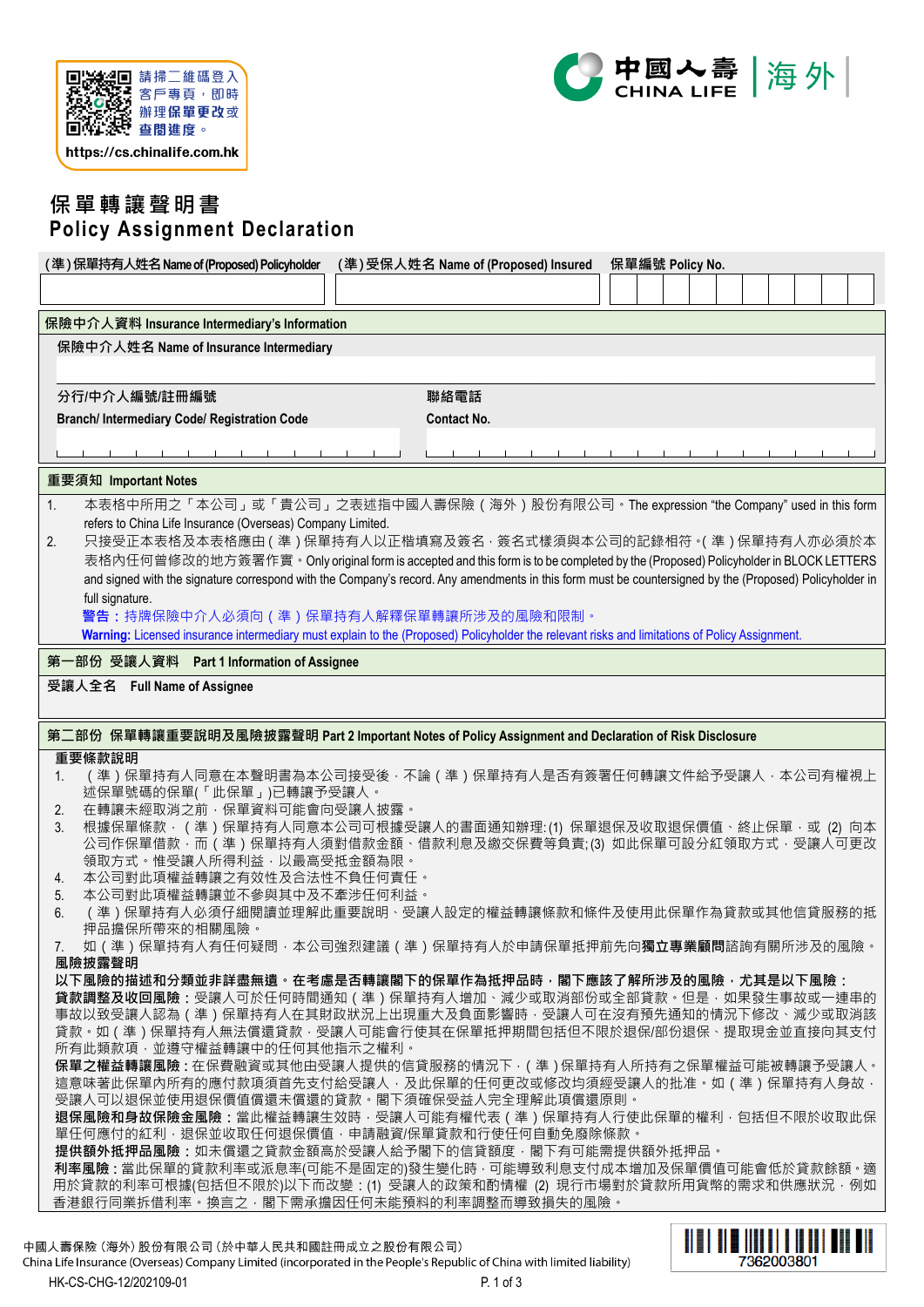#### **保單號碼 Policy No.**

## **第二部份 保單轉讓重要說明及風險披露聲明(續)Part 2 Important Notes of Policy Assignment and Declaration of Risk Disclosure (Continued)**

**回報率風險:**適用於貸款的利率變化(即增加)可能會增加償還貸款的成本,因此會減低保單的整體回報率。在最壞的情況下,融資利率 可能高於人壽保單收到的回報,客戶可能會遭受重大財務損失。請注意如果此保單產生的回報率不足以讓(準)保單持有人使用保單 價值以履行其對受讓人的義務‧會對(準)保單持有人造成不利的財務影響。使用任何信貸工具或融資工具以支付保費並無保證閣下 能從中獲取任何利潤。

**信貸風險:**閣下須承擔本公司的信貸風險。若本公司之相關信用評級被下調或違約,受讓人可重新審核及調整信用額度並在需要時要 求提供額外的抵押品。

**匯率風險:**當閣下選擇一個與保單貨幣不同的貸款貨幣時將產生匯率風險。例如,(準)保單持有人須分別地以外匯交易的方式向受讓 人轉換其保費貸款至其保單貨幣以作保費結算之用。同樣地,任何由此保單得到的收入須在用作償還貸款前被轉換至貸款貨幣。匯率 波動可能會對償還貸款金額產生影響。

### **A. Important Notes**

- 1. Regardless of whether the (Proposed) Policyholder have entered into any assignment agreement with the Assignee, the (Proposed) Policyholder agree that the Company shall treat the abovementioned Policy ("the Policy") as if it has been assigned to the Assignee when this application is endorsed in writing by the Company.
- 2. Before the release of this assignment, the information of this policy may be disclosed to the Assignee.
- 3. The (Proposed) Policyholder agree that the Company may, subject to the terms of the Policy, follow the Assignee's written instruction to: (1) surrender the Policy and receive the surrender value, terminate the Policy, or (2) advance a policy loan from the Company and the (Proposed) Policyholder shall continue to be liable for the loan amount, loan interest prescribed or payment of renewal premiums; (3) change the dividend payout option, if available in the Policy, provided that the benefits to be received by the Assignee shall not exceed the maximum assigned value.
- 4. The Company assumes no responsibility for the validity or legality of the assignment.
- 5. The Company does not participate nor has any interest in the assignment.
- 6. The (Proposed) Policyholder should have read through and understand this important note, the terms and conditions of the assignment set by the Assignee and the relevant risks associated with assigning the Policy as a collateral security for a loan arrangement or other credit facilities.
- 7. If the (Proposed) Policyholder has any questions, we strongly suggest the (Proposed) Policyholder to seek advice from **independent professional advisor(s)** about the risks involved before entering into the assignment.

## **B. Risk Disclosure**

## **The description and categorization of risks below are by no means exhaustive. In considering whether to assign your Policy as collateral, you should be aware of the risks involved, and in particularly the following:**

**Loan Adjust and Recall Risk:** The Assignee may increase, reduce or cancel the loan arrangement or any part of it at any time by notice to the (Proposed) Policyholder. However, if it occurs an event or a series of events which in the Assignee's opinion that might have a material and adverse effect on the financial condition of the (Proposed) Policyholder, the loan arrangement may be modified, reduced or cancelled by the Assignee without prior notice. If the (Proposed) Policyholder is unable to repay the loan arrangement, the Assignee may exercise its rights of the Policy under the assignment including but not limited to fully/partially surrender the Policy, make cash withdrawals and pay all such moneys directly to it and comply with any other instructions pursuant to the assignment. **Insurance Policy Assignment Risk:** With Premium financing / other credit facilities advanced by the Assignee, the rights of the (Proposed) Policyholder under the Policy may be assigned to the Assignee. This means that all proceeds payable under the Policy are to be paid to the Assignee first, and any changes or amendment to the Policy are subject to the Assignee's approval. In the case of (Proposed) Policyholder passes away, the Assignee may surrender the Policy and use the surrender value to repay the outstanding loan. You shall ensure the beneficiary(ies) is (are) fully aware of this.

**Surrender Risk and Death Benefit Risk:** When this assignment becomes effective, the Assignee may have the sole right to exercise the rights under the Policy on behalf of the (Proposed) Policyholder, including but not limited to receive any dividends payable under the Policy, surrender the Policy and receive any surrender value, apply for Premium Financing / Policy Financing loan and exercise any non-forfeiture options.

**Collateral Top-up Risk:** Collateral top-up may be required if the outstanding loan amount is higher than the credit limit granted by the Assignee.

**Interest Rate Risk:** When the loan interest rate or crediting interest rate of the Policy (which may not be fixed) changes, it may result in higher costs of interest payments and the value of the Policy may be lower than the loan balance. Interest rates applicable to the loan are subject to changes according to (including but not limited to): (1) Assignee's policy and discretion (2) prevailing market conditions on the demand and supply on the currency the loan is denominated in such as the Hong Kong Interbank Offered Rate. In other words, there is always a risk that you may adversely suffer as a result of any unexpected interest rate changes. Rate of Return Risk: Changes in interest rates applicable to the loan (i.e. increase) may increase costs of serving the loan, and therefore reduce the overall rate of return of the Policy under this arrangement. In the worst case, the financing interest rate may be higher than the returns received from the Policy and you may be subject to significant financial loss. Please be aware of the adverse financial implications in the event the rate of return generated from the Policy is insufficient to allow the value of the Policy to meet (Proposed) Policyholder's obligations to the Assignee. There is no assurance or guarantee of any profit by your making use of any credit or financing facilities to finance the premium payment(s).

**Credit Risk:** You are subject to the credit risk of the Company. In the event of any adverse change in credit rating of or default of the Company, the Assignee may review and adjust the credit limit and to call for additional collateral if required.

**Exchange Rate Risk:** Exchange rate exposure arises when you choose a loan currency different to the policy currency. For instance, you may be required to convert the premium loan into the policy currency in the form of a separate foreign exchange transaction with the Assignee for premium settlement. Any proceeds received under the Policy are required to be converted into the loan currency before being used for the loan repayment. The fluctuation in exchange rate may have an impact on the amount of loan repayment.